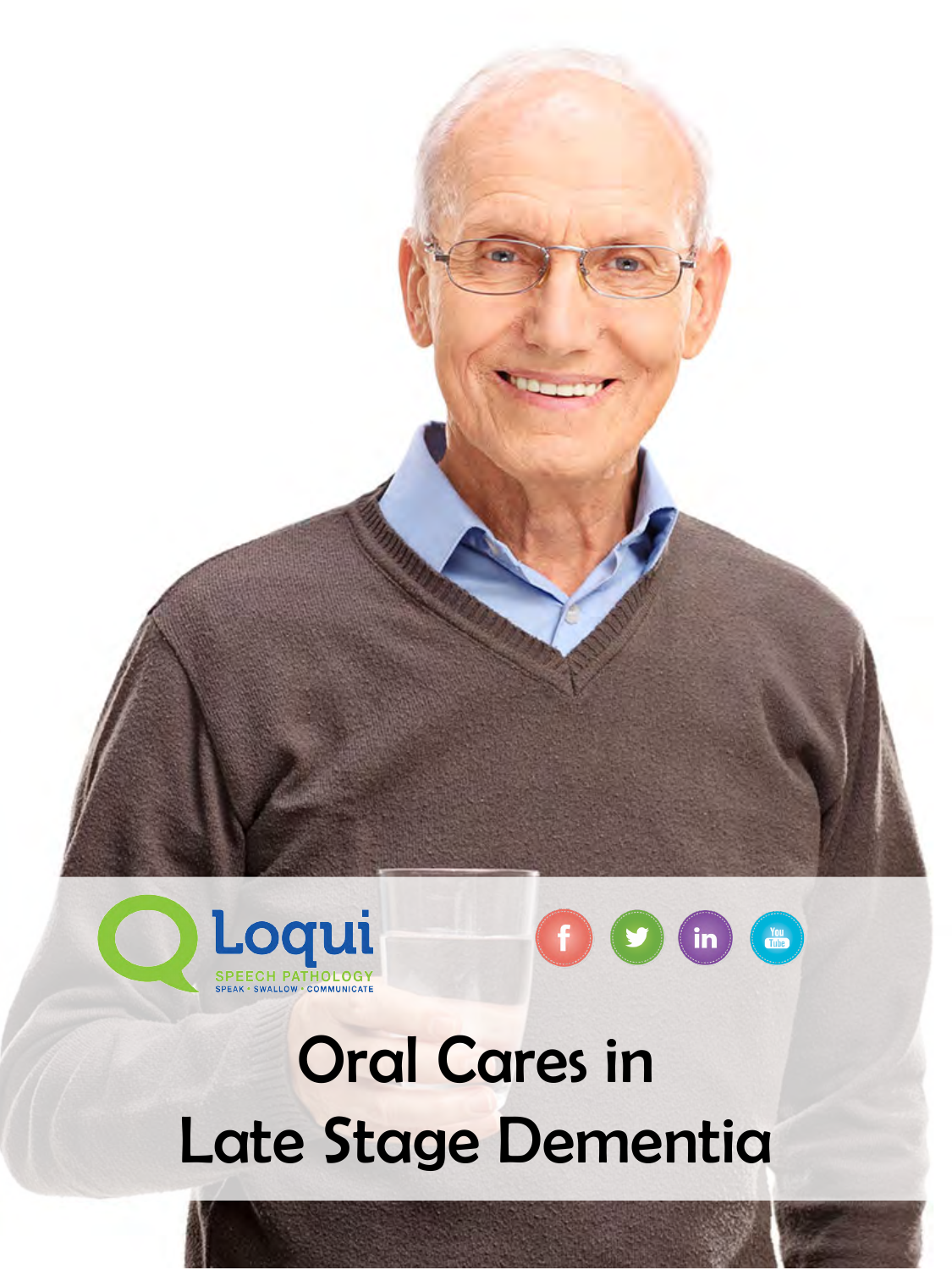

## Oral Cares in Late Stage Dementia

Individuals with late stage dementia are more susceptible to dental problems for the following reasons:

- Inability to complete oral cares independently.
- Taking multiple medications which can cause side effects such as dry mouth which can result in dental decay.
- Changes to diet due to difficulties with eating and swallowing.

Before completing oral cares it is important to wash your hands and put on gloves to ensure the safety of yourself and the other individual.

There is no 'one size fits all' approach to providing oral cares.

However, it's important to remember to encourage independence as much as possible.

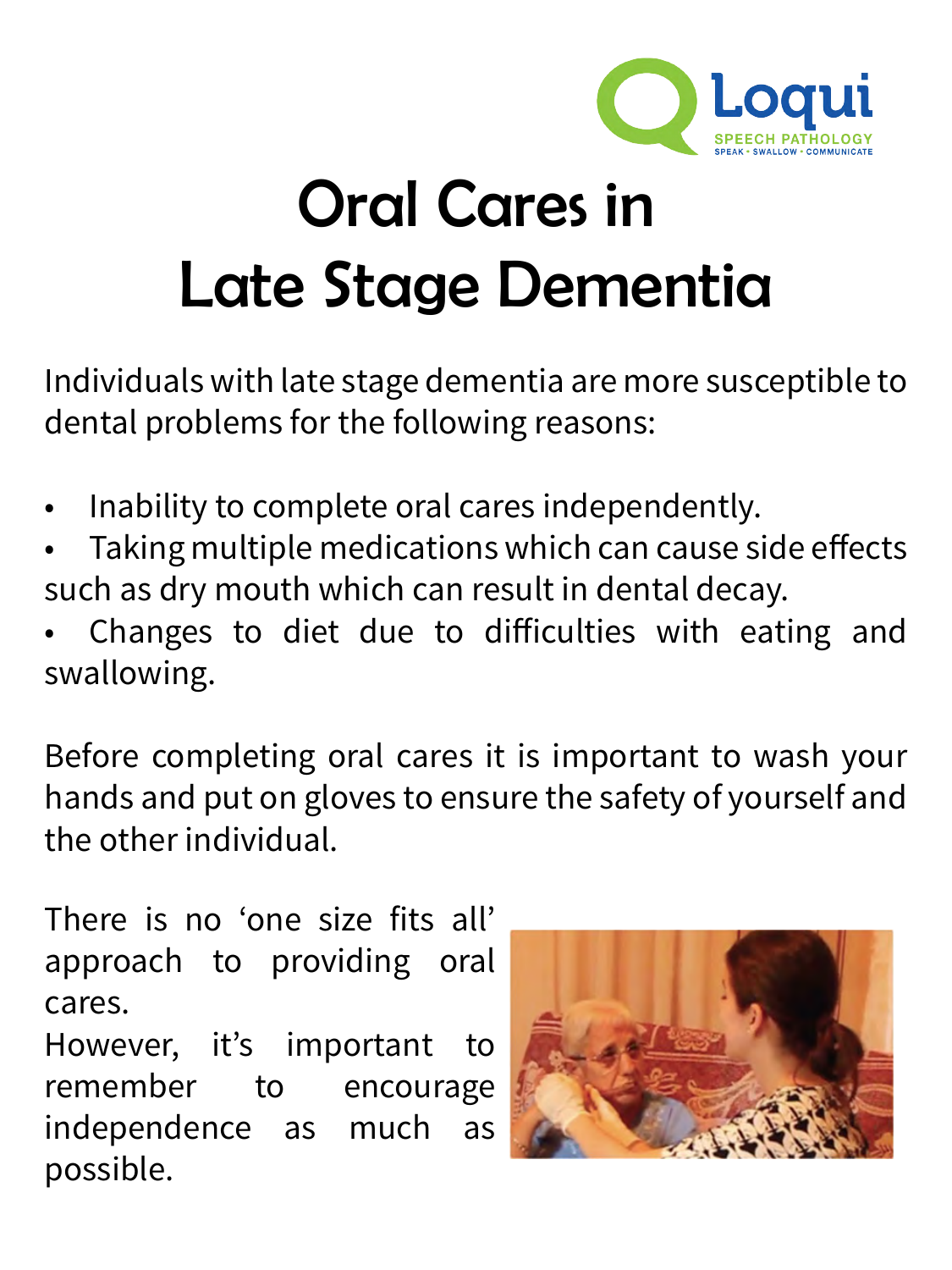Below are strategies you can utilise when providing oral cares:

Help the individual to understand the task by:

- Firstly, show the toothbrush to the individual and model the action of brushing teeth.

- Place the toothbrush in the individual's preferred hand and let them brush their own teeth.

If the individual does not start brushing their teeth:

- Gently bring the person's hand & toothbrush to their mouth.

- Describe the activity.

- Then let the person take over & continue.
- If the above strategies are not effective:
	- Place the toothbrush in the individual's hand.

- Next, place your hand over the individual's hand and start brushing their teeth.